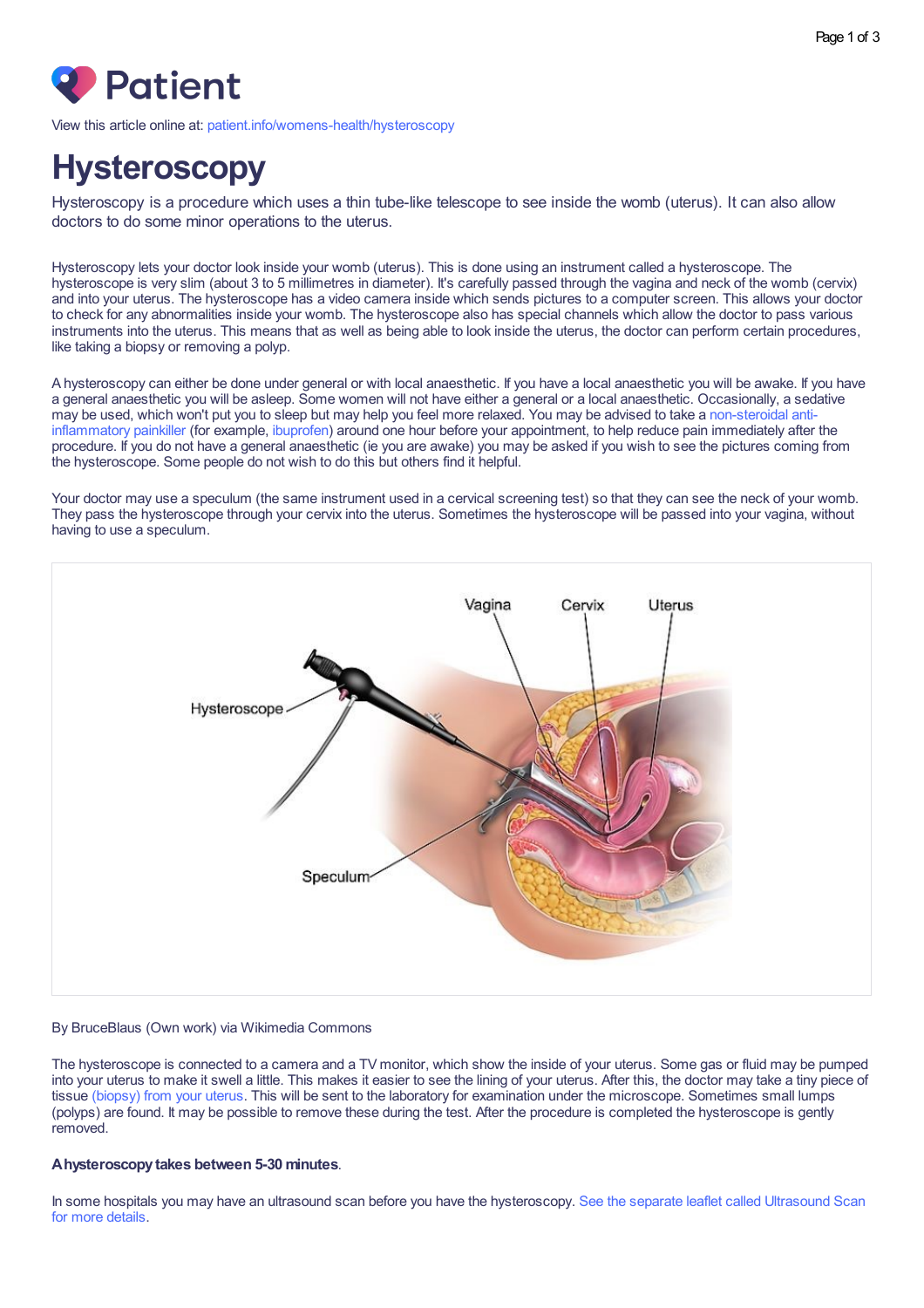#### Uses

A hysteroscopy may be used to find the cause of various problems such as:

- Heavy or irregular [bleeding](https://patient.info/womens-health/periods-and-period-problems/heavy-periods-menorrhagia) that has not improved with medication.
- Bleeding in between your periods.
- Bleeding after your [menopause](https://patient.info/womens-health/menopause).
- Irregular bleeding whilst you are taking hormone replacement therapy (HRT).
- [Infertility.](https://patient.info/womens-health/infertility-leaflet)
- Unexplained [miscarriages](https://patient.info/pregnancy/miscarriage-and-bleeding-in-early-pregnancy).

As well as being used to investigate the cause of various problems, it can also be used to:

- Remove polyps small lumps of tissue growing on the lining of the womb (uterus).
- Remove scar tissue in the uterus.
- Perform [endometrial](https://patient.info/womens-health/periods-and-period-problems/menorrhagia-surgery) ablation a procedure where the lining of the womb is made thinner in order to prevent heavy periods.
- Remove adhesions (areas where the walls of the uterus are sticking together).
- Remove [non-cancerous](https://patient.info/womens-health/periods-and-period-problems/fibroids) growths (fibroids) in the uterus.
- Locate a 'lost' or stuck contraceptive device, such as an intrauterine [contraceptive](https://patient.info/sexual-health/long-acting-reversible-contraceptives-larc/intrauterine-contraceptive-device) device (IUCD) also known as a 'coil'.
- Perform certain types of [sterilisation](https://patient.info/sexual-health/sterilisation/female-sterilisation) procedures.

Before you have the procedure your doctor will talk to you about the test. Your doctor may discuss a number of different treatment options with you. This is because it may be possible to treat the cause of your symptoms immediately, using the hysteroscope. In order to do this you must agree (consent) to the treatment. It is up to you to decide which treatment option is best for you.

#### Is it painful?

If you are awake you may feel something like period cramps at some stages. A lot of women feel no discomfort, or only minimal discomfort. For other women it is very painful and the procedure has to be stopped. In this case you can come back on a different day and have a general anaesthetic. Many different things may influence how painful it is. This includes:

- Whether an anaesthetic is used.
- Whether local or general anaesthetic is used and if local, which type of local anaesthetic. (There are a number of options.)
- Whether pain relief is used.
- The size of hysteroscope used (the thinner ones tend to be less painful).
- The type of hysteroscope used (flexible or rigid).
- Whether a speculum is used.
- 
- The reason you are having the test done.<br>• Whether you have had babies born through your vagina (vaginal delivery) in the past.
- Whether you are past your menopause or not.

When you are asked to give your consent to the procedure, these sorts of issues should be discussed. Ask your doctor or nurse about the options if you are worried about the possibility of pain. It is not possible to safely have a hysteroscopy whilst you are pregnant.

### What can I expect after a hysteroscopy?

If you have general anaesthetic, you will need to rest until the effects of the anaesthetic have passed. You will need to arrange for someone to drive you home. You should try to have a friend or relative stay with you for the first 24 hours.

If you have a local anaesthetic, you will usually be able to go home after a short rest. You should feel well enough to walk, travel by bus or train - or to drive home, providing you haven't been given a sedative.

You may experience some period-like cramps and mild bleeding. **The bleeding is usuallymild and should settle within seven days**. To reduce the risk of infection whilst you are bleeding you should:

- Use sanitary towels rather than tampons.
- Not have vaginal sex for one week after and until you stop bleeding.
- Take it easy for the first one or two days and take painkillers as needed.

#### Side-effects

The most common side-effects are bleeding and pain. Very rarely it is possible that a small hole may be made in the womb (uterus) by the hysteroscope. If this happens you would need to stay in hospital overnight. It is also possible, although not common, to develop an infection of the uterus as a result of hysteroscopy.

You should contact your doctor if you develop any problems such as:

- A temperature.
- Increased unexplained pain not relieved with painkillers.